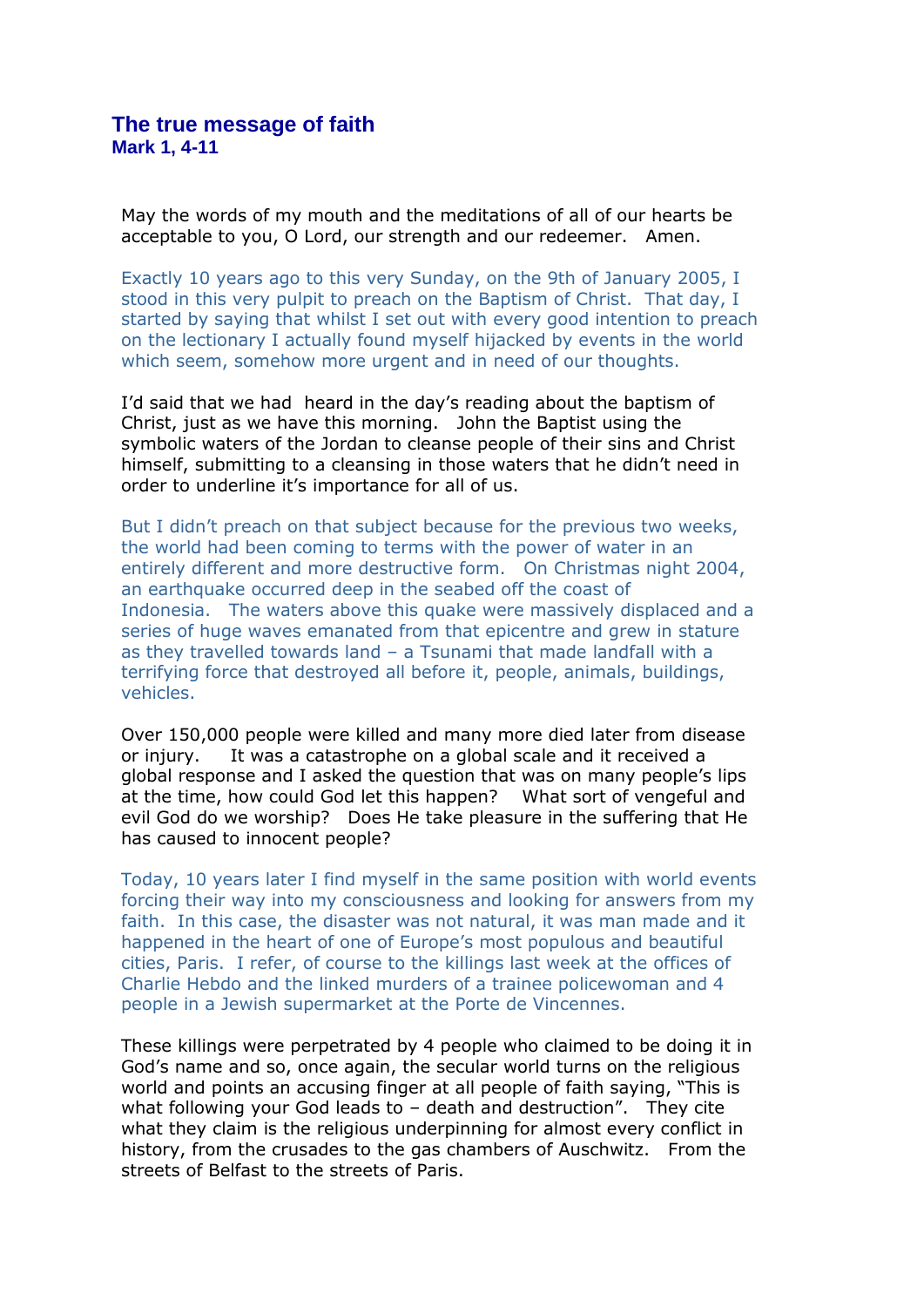I find it quite ironic that it tends to be people without a faith who raise these questions most loudly as if to say to those of us who believe, "A Ha – caught you out! – How does your religion work now?". If someone does not believe in God, then why should they try to blame God (someone who for them does not exist) for the violence and disasters of this world?

So I'm not really worried about the atheists trying hard to trap we believers. I'm more concerned with the believers who may have their certainty shaken by the events in Paris.

God created man in His image. He gave us clear rules for living and as we proved ourselves from Adam onward, incapable of following those rules, he sent His Son to teach us by example. Knowing that we wouldn't change – that our fundamental flaws would keep leading us astray, he gave the life of His beloved Son, so that our sins might be forgiven.

God gave us free will so it's seems rich to blame God when we choose to use that free will. It's the same response that we should give people who say 'How could God allow war to happen?' God doesn't choose to go to war – people do. God has chosen to give us free will and to guide us to make the right decisions – we can't blame Him if we make the wrong decisions.

God does not wrap us in cotton wool to protect us from the world around us. He doesn't intervene if things are getting too dangerous. How could he? How could you assess the level of danger that was appropriate for His intervention? How many deaths would be an acceptable disaster and how many unacceptable? Any intervention would inhibit man's free will.

12 people were killed by the murderers at Charlie Hebdo last week. On the same day, almost unreported, 37 people were killed in a terrorist attack in Yemen. Were they less deserving of God's intervention than the French cartoonists?

So if God is not to blame for what happened in Paris then where is he in this? What possible purpose does God serve if he can't protect those who died at the hands of sinful men?

The extraordinary fact is that faith has survived the tests of disaster and loss and grief time and time again. Believers have learned to see the world and life in the world as a freely given gift. They have learned to be open to a calling or invitation from outside their own resources; a calling to accept God's mercy for themselves and make it real for others.

They have learned that there is some reality to which they can only relate in amazement and silence. Religious people have learned to look at other human faces with something of the amazement and silence that God Himself draws out of them. They see the immeasurable value, the preciousness of each life.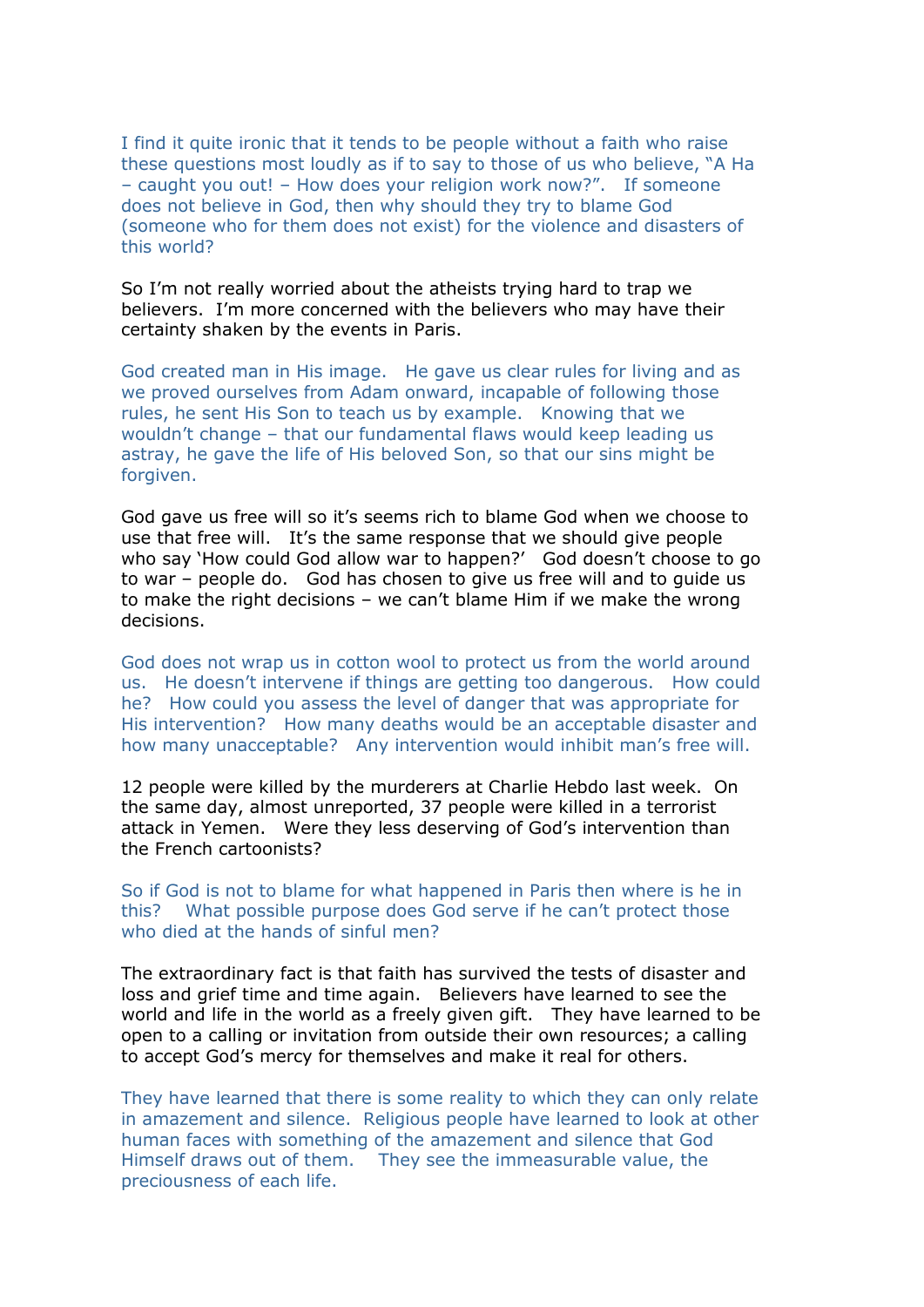The murderers in Paris saw none of that as they killed in what they claimed was God's name. They claimed to be acting as God's avengers to right the wrongs done by satirical cartoonists drawing mocking images of the prophet Mohammed. The astonishing arrogance of this claim has been exposed by the millions of Muslims around the world who have stood up to say, "Not in my name". The thought that God takes offence is laughable, the thought that he wants blood in revenge is outrageous.

The God of Christians, Muslims and Jews must despair at the weakness of His creations. This God of Love must weep at the depths of hate that drive the actions of these killers who called themselves Muslims. But he must also rejoice at the contrasts that also came out this week between the hate of those killers and the love of other Muslims.

Ahmed Merabet was a Muslim and a policeman who was called to the shooting at the Charlie Hebdo offices. He saw the murderers' car coming towards him but he stepped into the road and pulled his gun.

The attackers shot and wounded him immediately and, in probably the most chilling image that we have, one of them calmly walked up to the prone and injured policeman, a fellow Muslim and shot him dead at point blank range. Here was a Muslim who defended with his life, the rights of others to ridicule his faith.

Lassana Bathily was a young Muslim worker in the Jewish supermarket when it came under attack. Without thought to his own safety, he shepherded a large number of the Jewish customers downstairs to the shop's cold storage room and hid them there from the gunman. A young Muslim risking his life to save Jewish people.

Lassana Bathily and Ahmed Merabet are the true images of Islam that I want to take from last weeks atrocities. They were the true men of faith, not the men hiding behind the AK47's. Faith is love and compassion, it is not hate and destruction and we need to respond to last weeks atrocities with love and compassion.

The reaction of the truly faithful is, or should be always one of passionate engagement with the lives that are left, a response that asks not for understanding but for ways of changing the situation in whatever ways are open to us.

The odd thing is that those who are most deeply involved, as sufferers and helpers, are often the ones who spend least energy raging at God. They are most likely to shrug off the great philosophical or religious questions as they focus on two things; a kind of strength and vision just to go on and a sense of the imperative for practical service and love. Somehow in all of this, God simply emerges for them as a faithful presence.

When Christ stepped into the waters of the Jordan he did so to show that he was one of us and one with us. He didn't need the cleansing waters